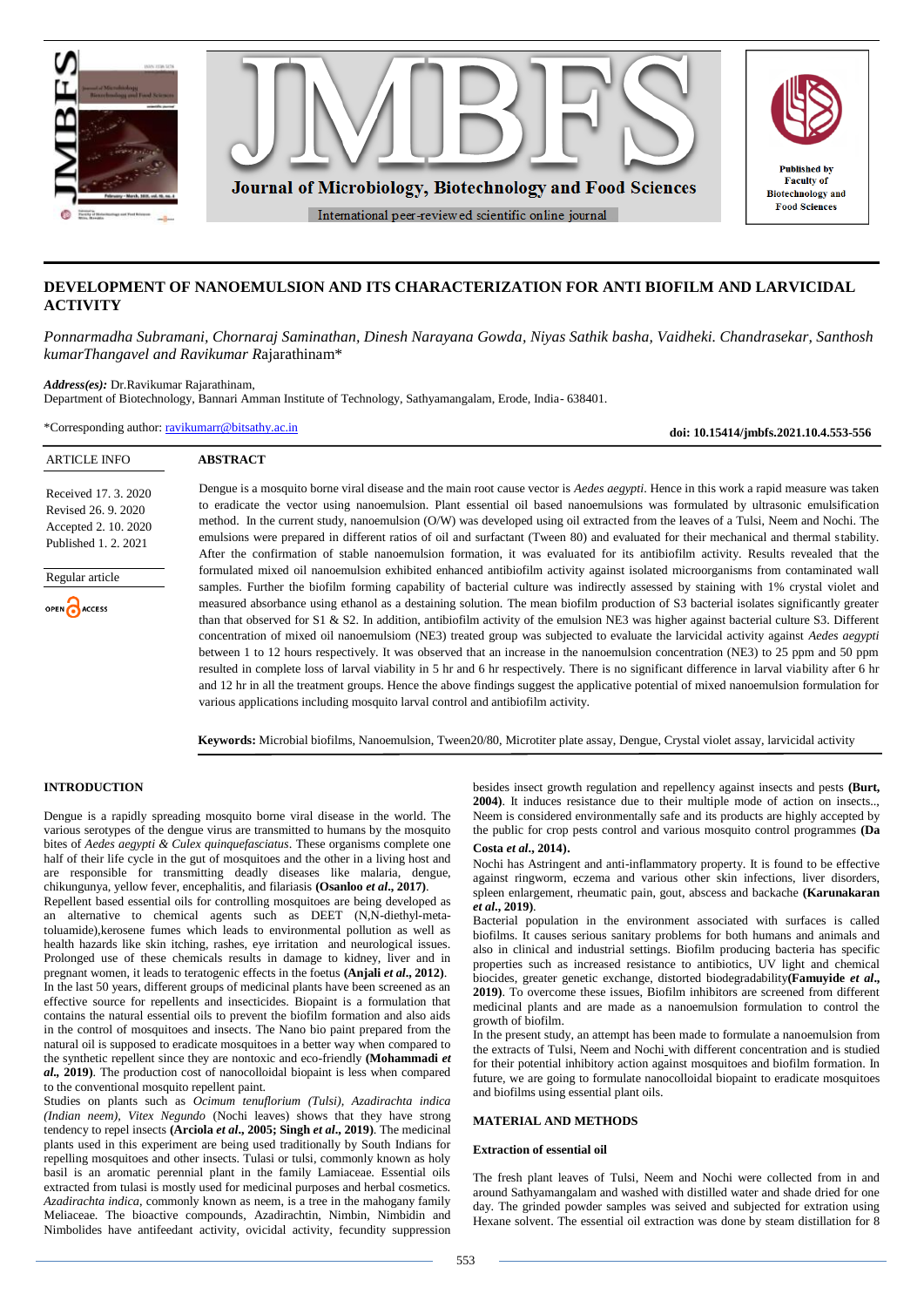hours and the temperature was maintained at 55℃. The separated oil from aqueous solution was stored in dark glass bottle and kept it for 4 °C for until further use (**Mindaryani and Rahayu, 2007**). Measure the amount of oil obtained (**Navarro-Rocha** *et al***., 2020**). The yield of essential oil can be calculated by,

| X1             | $=$ | final yield of oil $(g)$              |
|----------------|-----|---------------------------------------|
| X <sub>2</sub> | $=$ | total weight of fresh<br>leaves $(g)$ |

Essential oils yield  $(\%) = [X1 / X2] * 100$ 

#### **Nanoemulsion preparation**

Nano emulsion was prepared using 6% (v/v) mixed plant oil (Tulsi, Neem and Nochi), nonionic surfactant Tween 80 (high HLB value) and distilled water by ultrasonication method. The nonionic surfactant is used to stabilize the droplets of emulsion by stearic stabilization. The core emulsion was formulated by mixing essential oil and surfactant in different oil-to-water ratios (5/95, 10/90, 15/85, 20/80, 25/75, 30/70) followed by addition of distilled water. After that, the emulsion was subjected to high energy ultrasonication using a 20 kHz sonicator. The emulsion is placed in a beaker containing ice to nullify the heat during ultrasonic emulsification process (**Kalita** *et al***., 2013**).

## **Stability Study**

The thermal stability analysis of formulated nanoemulsion was performed to investigate the effect of temperature. Samples were stored between 4 and 40 <sup>º</sup>C temperature each for a period of 48 h. The heating–cooling cycle was repeated four times. Absence of cracking, creaming and phase separation indicates that prepared emulsion is highly stable (**Kuhn** *et al***.,2002**).

#### **Zeta-Potential analysis**

The stability of the emulsions depends on its electrostatic potential on the surface of emulsion and magnitude of the zeta potential is predictive of the colloidal stability. Nano emulsions with Zeta Potential values greater than  $+25$  mV or less than -25 mV typically have high degrees of stability. The zeta potential values for combined oil emulsion can be obtained using zeta potential analyzer (**Sharma** *et al***.,2020**).

### **Particle size analysis**

The droplet size measurement and PDI of mixed nanoemulsion was investigated using particle size analyzer at room temperature (Malvern, UK). The Polydispersity Index is used to measure the homogeneity and stability of the droplet size in the nanoemulsion system. PDI values below 0.2 designate a narrow size distribution and as a result of long-term stability of the formulated nanoemulsion. Prior to analysis, the formulated emulsion was diluted with milli-Q (Millipore corporation) double-distilled water to avoid down multiple scattering effects (**Osanloo** *et al***., 2017 ; Roy and Guha** *et al***., 2018**).

### **Isolation of Biofilms**

The contaminated wall samples were collected from nearby sathyamangalam region. The biofilm producing bacteria was isolated by serial dilution method and grown over Nutritive agar plates (**Arciola** *et al***., 2005**).

# **Biofilm screening assay**

The three bacterial colonies were cultured in nutrient broth media. 5ml of each bacterial culture is taken in a test tube and stored at  $37^{\circ}$ C for 5-10 days. Formation of biofilm is confirmed by adding crystal violet over the inner surface of the test tube. Crystal violet dye binds to negatively charged molecules such as polysaccharides present in the biofilm. After addition of dye, the biofilm appears violet in colour which can be observed with naked eye (**Qu** *et al***., 2020**).

# **Antibiofilm activity of nanoemulsion**

The antibacterial activities of the nanoemulsions against biofilm forming bacteria were determined using agar diffusion and microtiter plates. In agar diffusion method, the bacterial cultures were inoculated in petriplates containing agar medium. A filter paper was cut into round shaped pieces, soaked in the nanoemulsion and placed on the agar surface. The plates are incubated at  $37^{\circ}$ C overnight. The size of the zone of inhibition indicates the antibacterial activity of the nanoemulsion (**Muthuchamy** *et al***., 2020**). Using micro titer plate, the nanoemulsion is added to nutrient broth media in different concentrations - 50%, 25%, 12.5% and 6.25%. 1µl of bacterial culture is added to each well. After one day of incubation of the microtiter plate at  $37^{\circ}$ C, the absorbance value is

measured using ELIZA reader. Results of agar diffusion method and ELIZA reader were compared (**Blando** *et al***., 2019**).

#### **Vector larvae growth**

*The Aedes aegypti* was *cultured* in our laboratory conditions using plastic trays (30\*20\*10cm) with a photo period of 13hrs light and 11hrs dark. The larvae's were cultivated in the plastic container which covered with muslin cloth to avoid emerged adult mosquito outside. The Larvae were fed with algae (or) dog biscuits and yeast extract in the ration of  $(3:1)$ . The temperature is set at  $28\pm1\textdegree C$ with relative humidity of 80-85% (**Ramar** *et al***., 2013**).

#### **Larvicidal Activity**

The larvicidal effect of the mixed oil nanoemulsion was evaluated according to the WHO procedures for testing mosquito larvicides (WHO, 2005). The larvae of *Aedes aegypti* was treated with different concentration of nanoemulsion and control larvae were kept in water without any treatment. According to the WHO protocol, 40 larvae of *Aedes aegypti* was added to the beaker with 200 ml of water using droppers in addition to that mixed oil nanoemulsion were added in different concentrations separately. The beakers containing the mosquito larvae were incubated at room temperature of 25°C and a photoperiod of 12 hr light followed by 12 hr dark (12L:12D) (**Oliveira** *et al***., 2017**). Larval mortality of the mixed oil nano emulsion was monitored after different interval of exposure time without food as the maximum exposure period is 24 hr. The larvicidal studies were performed with three replicates. The larval mortality was corrected according to Abbott's formula (**Abbott, 1925**).

### **Mortality (%) = [X-Y / X ]\*100**

Where X denotes the survival percentage in the untreated control group Y denotes the survival percentage in different treated groups.

# **RESULTS AND DISCUSSION**

The essential oils obtained from neem, tulsi and nochi are volatile complex mixtures with a various biological activities, including insect repellent and larvicidal properties (**Sugumar** *et al***., 2016**). Bioactive compounds are ability to modulate the metabolic process and include positive properties such antioxidant, antiinflammatory and antimicrobial activities. This review examined the main compounds of medicinal plants such as Tulsi, Nochi and Neem with antimicrobial and anti-inflammatory activity and also inducing their physiological role and the different modes of action and synergies. Among the studied compounds, phenolic substances, which include phenylpropanoids, flavonoids, catechins, tannins, and lignans, could display various role in biochemical and pharmacological activities, as single compounds or complex phytochemical mixtures. These compounds are shown to be effective in inhibiting microbial biofilms and against mosquitoes (**Singh** *et al***., 2019**). The development of A.aegypti occurs in water, consequently, active substances could be dispersed in this medium. On this perspective, an O/W nanoemulsion used to rectify the water solubility problems.

The formation of stable droplet size nano emulsion is mainly based on the type of oil (cloud and flavour oil) used in the emulsification process. The plant derived essential oil exhibits less viscosity and are highly refined and as called as flavour oils. Formulation of nanoemulsion with flavor oil resulted in stable emulsion with a droplet size in the range 100 - 200 nm. Therefore the flavour oils were used for nanoemulsion preparation.

## **Thermodynamic stability study**

The Nano emulsion was prepared by ultrasonication method were subjected to different stress tests such as centrifugation, heating-cooling and freeze-thaw cycle. The emulsion is kept at different temperatures to check the stability of the nano emulsion at different temperatures 4, 26, 35, 40ºC. The best temperature for storage of Nano emulsion is found to be 26ºC respectively (**Gurpreet and Singh S, 2018**). The various concentration of neem, tulsi and nochi oil emulsions are taken for emulsion stability are 5/95, 10/90, 15/85, 20/80, 25/75 and 30/70. The Mixed oil nanoemulsion (10/90) formulated with Tween 20 as a surfactant, was found to be stable formulation. Based on these results, the stable nanoemulsion formulations with reduced surfactant concentration were chosen for size characterization studies. Singh et al. (2019) investigated stability studies on nanoemulsion and found that no change in physical appearance and viscosity, at 25° C /60 % RH and 30°/65 % RH.

### **Droplet size distribution of selected nanoemulsion formulation**

The nanoemulsion was formulated by ultrasonication method which yields low polydispersity index with minimized droplet size.Emulsification time has a direct correlation with droplet diameter of the nanoemulsion. When emulsification time increased from 10 min to 30 min using mixed oil nanoemulsion (10/90) and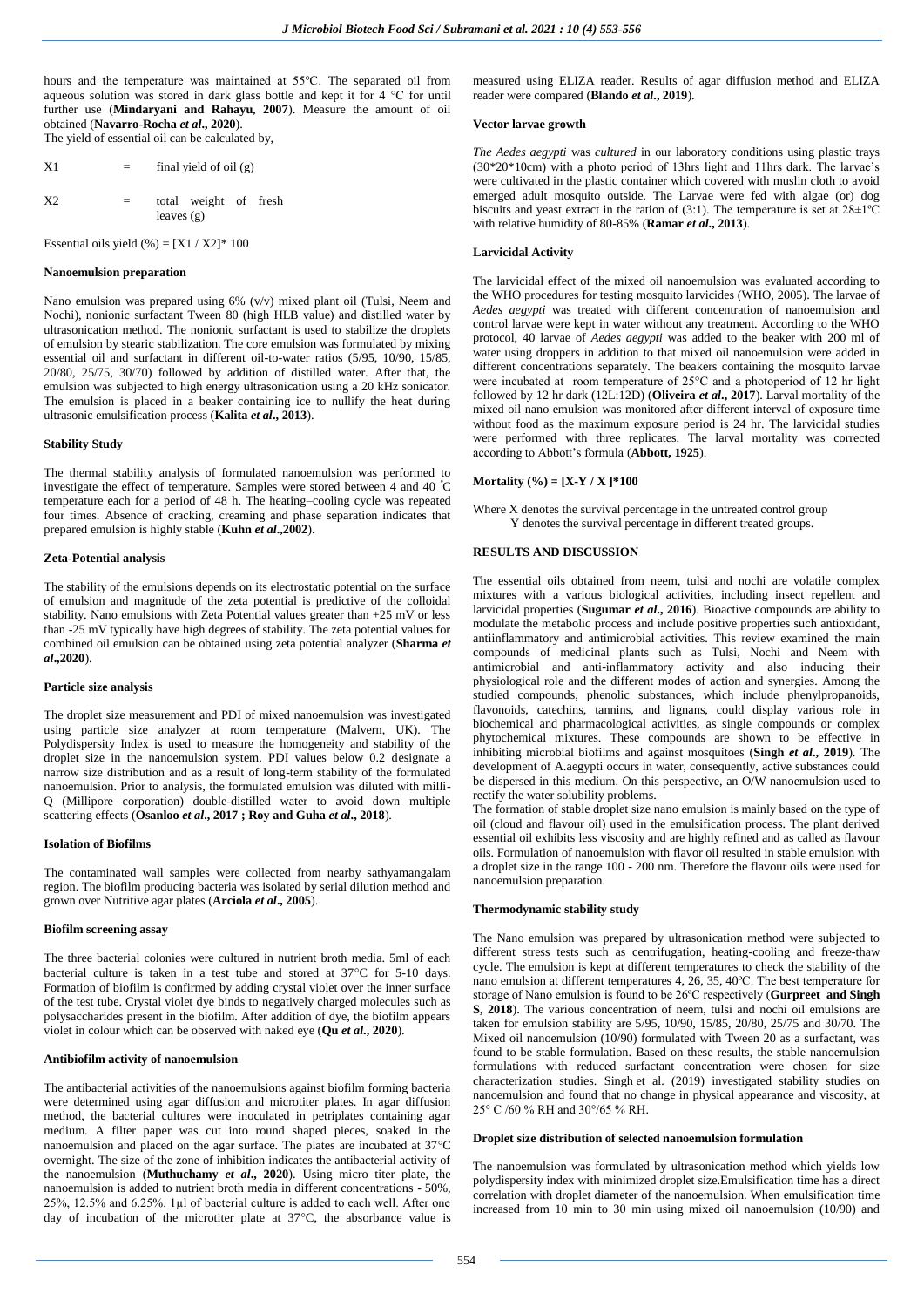Tween 20, the mean droplet size of the formulation NE1, NE2 and NE3 were reduced from 607.7 to 351 nm and 351 to 311.9 nm respectively. The polydispersity index of formulated nanoemulsion was found to be minimum in the case of NE1  $(0.649)$  and NE2  $(0.427)$  as compared to NE3  $(0.360)$ . The polydispersity index (PI) of the nanoemulsions was below 0.2 which provide long-term stability to the nanoemulsions (**Blando** *et al***., 2019**). While the other formuations were not stable because of phase separation. It is used to measure the stability and homogeneity of formulated nanoemulsion droplet size. A Similar report observed by **Leong** *et al***. (2009) and Tang** *et al***. (2013)** which showed a decreasing trend of droplet size and PDI with the increase in sonication time while formulating sunflower oil and aspirin nanoemulsion.

#### **Zeta-Potential analysis**

Zeta potential is a scientific term for electro kinetic potential in colloidal systems. In colloidal system, an electro kinetic potential difference between the dispersed particle in a fluid of stationary layer and the dispersed medium. Zeta potential value of  $\pm$  30 mV can be considered as the arbitrary values to differentiate lowcharged surfaces from highly charged surfaces (**Preetz** *et al***., 2010**). It can be the degree of repulsion among similarly charged adjacent particles in dispersed medium. For a small particles shows a high zeta potential will resist to aggregation that confers stability. At low potentials have a tendency to coagulate. Therefore, colloids with high zeta potential (negative or positive) are highly stabilized while colloids with low zeta potentials tend to form coagulate (**Blando**  *et al***., 2019**).



# **[NE1-Nanoemulsion at 10 mins emulsification; NE1-Nanoemulsion at 20 mins emulsification; NE1-Nanoemulsion at 30 mins emulsification]**

**Figure 1** Zetapotential analysis of formulated nanoemulsions (NE1, NE2 & NE3) at different time interval

From figure 1, emulsification time increased from 10 min to 30 min using mixed oil and Tween 20, the zeta potential values of NE1, NE2 and NE3 were reduced from -14.2 to -29.2 mV and -29.2 to -41.5 mV respectively. In brief, zeta potentials from 0 to 30 mV (positive or negative) shows instability, although higher than  $\pm 30$  mV proved the stability of nanoemulsion (ASTM 1985). For instance, **Krithika** *et al***. (2019)** investigated the zeta potential of nanoemulsions: the information given by the zeta potential allows stating that the nanoemulsions with highly charged surfaces are stable and will resist to droplet aggregation.

## **Isolation of biofilms**

Antibiotic resistance and biofilm formation play a crucial role in clinical infections. In conventional therapy, due to the increase in complexity of microbial infections and the resistance, scientist has been incited to recognize alternatives for the microbial infections. The Plant based bioactive compounds have ability to treat infections with less side effects while ancient times. From 2 different contaminated wall samples, a total of 17 bacterial isolates were obtained out of which 3 bacterial isolates identified black crystalline colonies after 24 h of incubation on nutrient agar plate (**Famuyide** *et al***., 2019**).

# **Biofilm formation assay**

Biofilm forming capability of the bacteria was confirmed by applying crystal violet over the surface of the test tubes as shown in figure 2. Crystal violet binds to negatively charged molecules such as polysaccharides present in biofilm. The biofilm formation was higher in bacterial culture 'S3' compared to S1 and S2. Because of its high biofilm forming activity, only 'S3' culture is used for antifilm assay. This was determined by quantifying and comparing the biofilm producing ability by Microtiter plate method. An optical density of S1, S2 & S3 ranging from 0.274 to 0.542 at 550 nm. The results showed that S3 isolate have higher biofilm formation than S1 & S2 strains (**Blando** *et al***.,2019**).



**Figure 2** Formation of biofilm by S3 isolate

# **Antibiofilm activity**

The antibacterial activity of nanoemulsions against the biofilm forming bacteria was confirmed by disc diffusion method. Emulsions NE3 controlled bacterial growth at a higher rate compared to NE1 and NE2. This can be due to the optimum proportion of surfactant and oil mixture.



**Figure 3** Antibiofilm assay of NE3 Nanoemulsion by Disc diffusion method

In addition, antibacterial activity of the emulsion NE3 was higher against bacterial culture S3 as shown in figure 3. This indicates that, antibacterial activity is enhanced in bacteria which forms thicker biofilm compared to other bacterial cultures. A similar result observed by microtiter plate method. ( **Chaudhari** *et al***., 2020; Seibert** *et al***., 2019**)

#### **Larvicidal activity of nanoemulsion**

An experiment performed on mixed oil nanoemulsion (10/90) containing Tween 20 as a surfactant showed mortality in all the concentration such as at different emulsification time (10, 20 & 30 minutes). Results are shown in the figure 4. The larvicidal activity of NE1,NE2 & NE3 was investigated against third instar larvae A*edes aegypti*. Mixed oil nanoemulsion NE3 confirmed concentration and time dependent killing of mosquito larva. The study was investigated by varing concentration of nanoemulsion (5 ppm, 10 ppm, 15 ppm, 20 ppm, 25 ppm and 50 ppm) to check the larvicidal efficacy in different time interval (1 hr, 2 hr, 3 hr, 4 hr, 5hr and 6 hr). Five ppm of NE3 resulted in 40 % larval mortality in 4 hr, whereas 10 ppm of NE3 achieved 60 % larval mortality only in 3 hr (**Lucia** *et al***., 2020; Osanloo** *et al***., 2017)**.